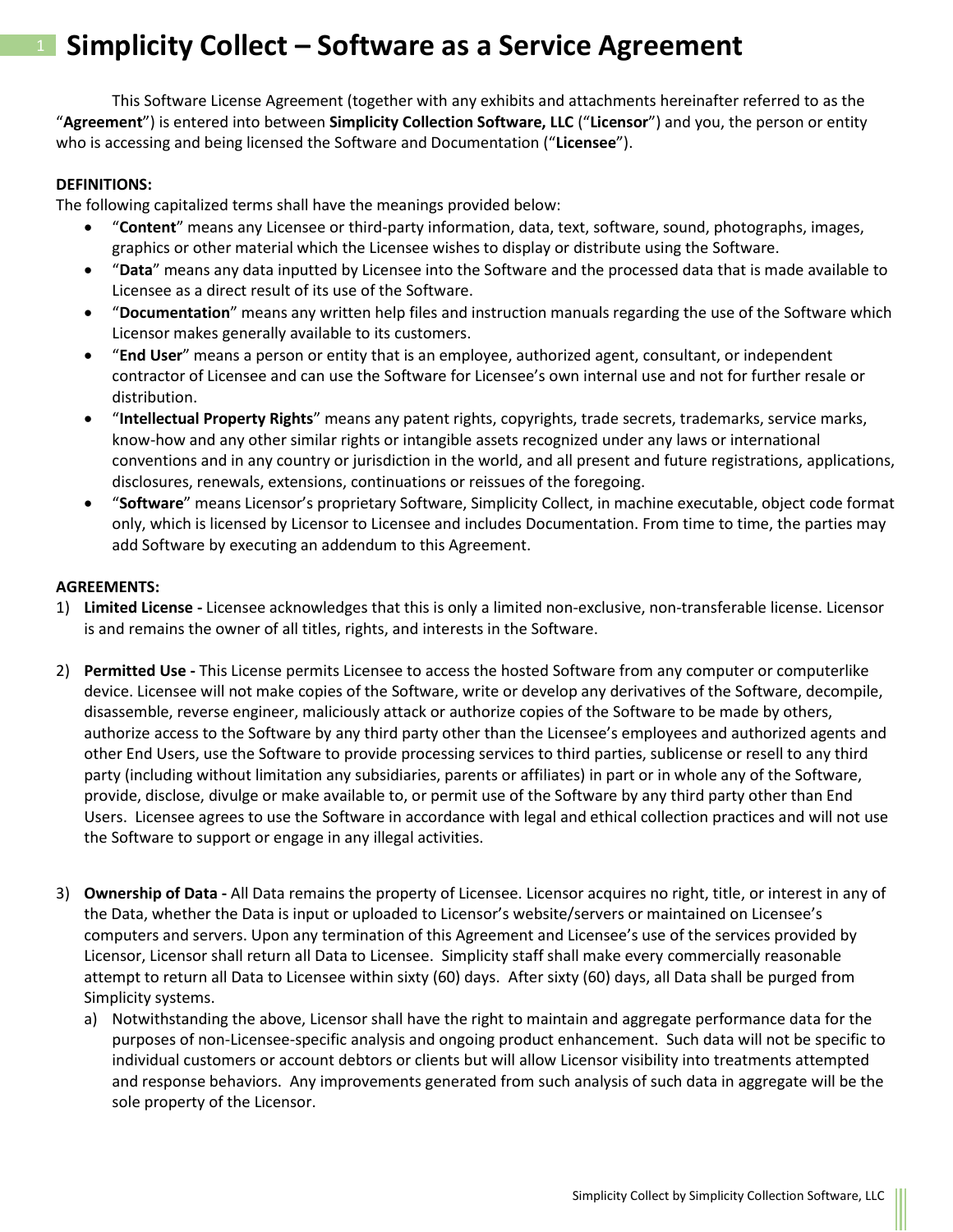- 4) **Support Access to Data –** Support issues may arise which requires Simplicity staff to access a Licensee's Data stored in the Simplicity Collect system. Simplicity staff will make every reasonable effort to treat the Data responsibly and ethically, but under no condition assumes responsibility for data mistakes, lost data, misplaced data, or any issues related to the Licensee's Data.
- 5) **Pricing Provision -** Licensee shall pay to Licensor current fees set forth on Simplicity Software's web site. Licensee agrees that all license and maintenance fees are non-refundable and non-transferrable. Fees may be subject to change annually upon the Licensee's anniversary start date to the current fees set forth on Simplicity Software's web site.
	- a) **Payment -** Upon payment by Licensee to Licensor of all licensing, hosting, support, and maintenance fees and other charges, Licensor shall allow access to the Software. All fees and other charges are payable in full, in U.S. dollars.
	- b) **Non-payment Policy** The Simplicity nonpayment and/or declined payment policy is as follows: On the first (1<sup>st</sup>) day of nonpayment, a reminder email will go out to the client reminding them that their payment is overdue. The client will receive an email each day for the first seven (7) days following a declined or nonpayment attempt. Each email will be sent to the email address Simplicity has on file and which the client manages via their Software settings. After seven (7) days of notifications, if the Licensee has not submitted payment, Licensor shall remove access to the Simplicity Collect system for any activity other than making payment. Thirty (30) days after the initial declined payment, a termination email will be sent to the client notifying them that their account will be terminated, and all data removed if they do not make a payment. Thirty (30) days after the initial termination letter is sent (sixty (60) days after the initial declined payment) the client is notified that their account will be terminated, and data removed from their account. Access is permanently terminated, and accounts removed within the week. Simplicity staff makes every reasonable attempt during these sixty (60) days of nonpayment to contact the client via phone, ticket, or email to resolve delinquent payments and restore access to the client.
- 6) **Limited Warranty -** The Software is subject to a limited warranty. Licensor warrants to Licensee that Licensor is the legal and beneficial owner of the Software and that it has the unconditional right to grant Licensee license to use the Software and all related content. Licensor further warrants that Licensee's use of this Software according to the printed documentation is not an infringement of any third party's intellectual property rights and that Software has been thoroughly tested and is free from defect and errors under normal use. The Software will perform according to its printed documentation, and to the best of Licensor's knowledge. No agent of Licensor is authorized to make any warranties or to modify this limited warranty. Any action for breach of this limited warranty must be commenced within one year of the expiration of the warranty. Because some jurisdictions do not allow any limit on the length of an implied warranty, the above limitation may not apply to this Licensee.
- 7) **Limited Liability -** Except for liability arising from a Party's breach of any confidentiality obligations in this Agreement, infringement of the other Party's or a third-party's intellectual property rights, gross negligence, and/or indemnification obligations, in no event will Licensor or Licensee be liable under this Agreement for consequential, special, exemplary, or any direct or indirect damages for any reason whatsoever (including without limitation, lost profits, to the extent such damages are consequential), regardless of whether arising from breach of contract, warranty, tort, strict liability, or otherwise, even if advised of the possibility of the loss or damage or if the loss or damage could have been reasonably foreseen. Each of the Licensor's and the Licensee's total cumulative liability from all causes of action under all theories of liability in connection with or arising out of this Agreement will be limited to and will not exceed more than the total fees paid by Licensee in each consecutive twelve (12) month period commencing upon the Effective Upon Use date, for all claims arising in that same twelve (12) month period. None of the foregoing shall limit the liability of the Licensee to pay the Licensor all Fees due and owing under the Agreement.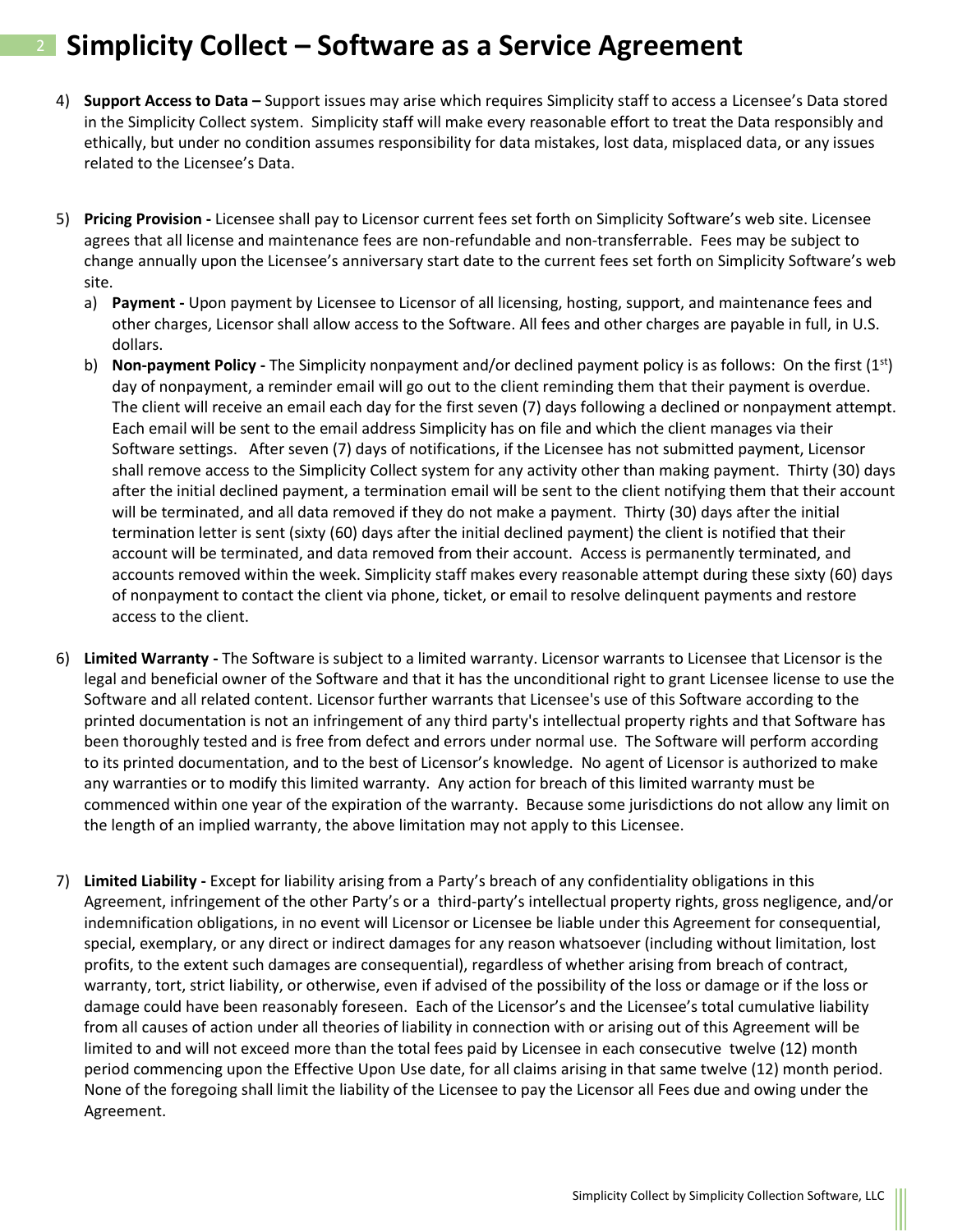### 8) **Indemnity**

- a) Licensee agrees to defend and indemnify Licensor and hold Licensor harmless from any and all claims, losses, damages, complaints, or expenses connected with or resulting from Licensee's business operations other than those related to fraud, negligence, or willful misconduct on the part of Licensor. In the unlikely event of a security breach, Licensee agrees to notify Licensor within twenty-four (24) hours of discovering such occurrence.
- b) Licensor agrees to defend, indemnify and hold Licensee harmless from any and all claims, damages, liabilities, and expenses, including attorneys' fees and litigation costs, arising from any third party claim for actual or alleged infringement other than those related to fraud, negligence, or willful misconduct on the part of Licensee by the related to Licensee's use of the Software or any other intellectual property provided by Licensor.
- c) In connection with the foregoing indemnity obligations, (i) the indemnified party ("Indemnified Party") shall provide the indemnifying party ("Indemnifying Party") with prompt written notice of such claim, (ii) the Indemnifying Party shall have the right to have sole control over the litigation or settlement of such claim so long as any such settlement does not involve the admission of any wrongdoing by the Indemnified Party or restrict the Indemnified Party's future actions and includes a full release of the Indemnified Party, and (iii) the Indemnified Party shall provide reasonable cooperation in the defense and all related settlement negotiations, all at Indemnifying Party's sole cost and expense.
- 9) **Termination –** This Agreement may be terminated by Licensee or Licensor in accordance with the following:
	- a) Licensee may terminate this Agreement by submitting a written cancelation notice by Ticket submission, Email (to sales@simplicictycollect.com), or Postal Letter (1095 9<sup>th</sup> St, Idaho Falls, Idaho 83404).
	- b) Licensor has the right to terminate this Agreement and Licensee's right to use this Software upon any material breach by Licensee of this Agreement.
	- c) Licensor may terminate this Agreement at any time for any cause and will provide thirty (30) day notice to Licensee in the event of such termination.
	- d) Upon termination,
		- i) all support, hosting, maintenance, services, and upgrades by Licensor will cease. Licensee understands that no refunds will be issued for cancelled accounts.
		- ii) Licensee agrees to return to Licensor or to destroy all copies of the Software and supporting material.
		- iii) Licensor agrees to return to Licensee all Data as soon as is reasonable within sixty (60) days.
- 10) **Definitive Agreement -** This License Agreement is the entire and exclusive agreement between Licensor and Licensee regarding this Software. This License Agreement replaces and supersedes all prior oral or written negotiations, dealings, and agreements between Licensor and Licensee regarding this Software.
- 11) **Governing Law and Venue -** This License Agreement is governed by the law of Idaho applicable to Idaho contracts. If a dispute should arise, it will be resolved exclusively by arbitration according to the rules of the American Arbitration Association. The arbitration shall be held in Idaho Falls, Idaho or a location selected by Licensor.
- 12) **Beyond Reasonable Control -** Neither party shall be deemed to be in breach of this Agreement, or be otherwise liable to the other, by reason of any delay in performance or non-performance of any of its obligations hereunder, to the extent such delay or nonperformance is due to circumstances beyond its reasonable control (natural event, governmental intervention, flood, fire, or other unexpected and uncontrollable event) of which it has notified the other party; and the time for performance of that obligation shall be extended accordingly.
- 13) **Effective Upon Use -** This License Agreement is valid without Licensor's signature. It becomes effective upon the earlier of Licensee's signature or Licensee's use of the Software.